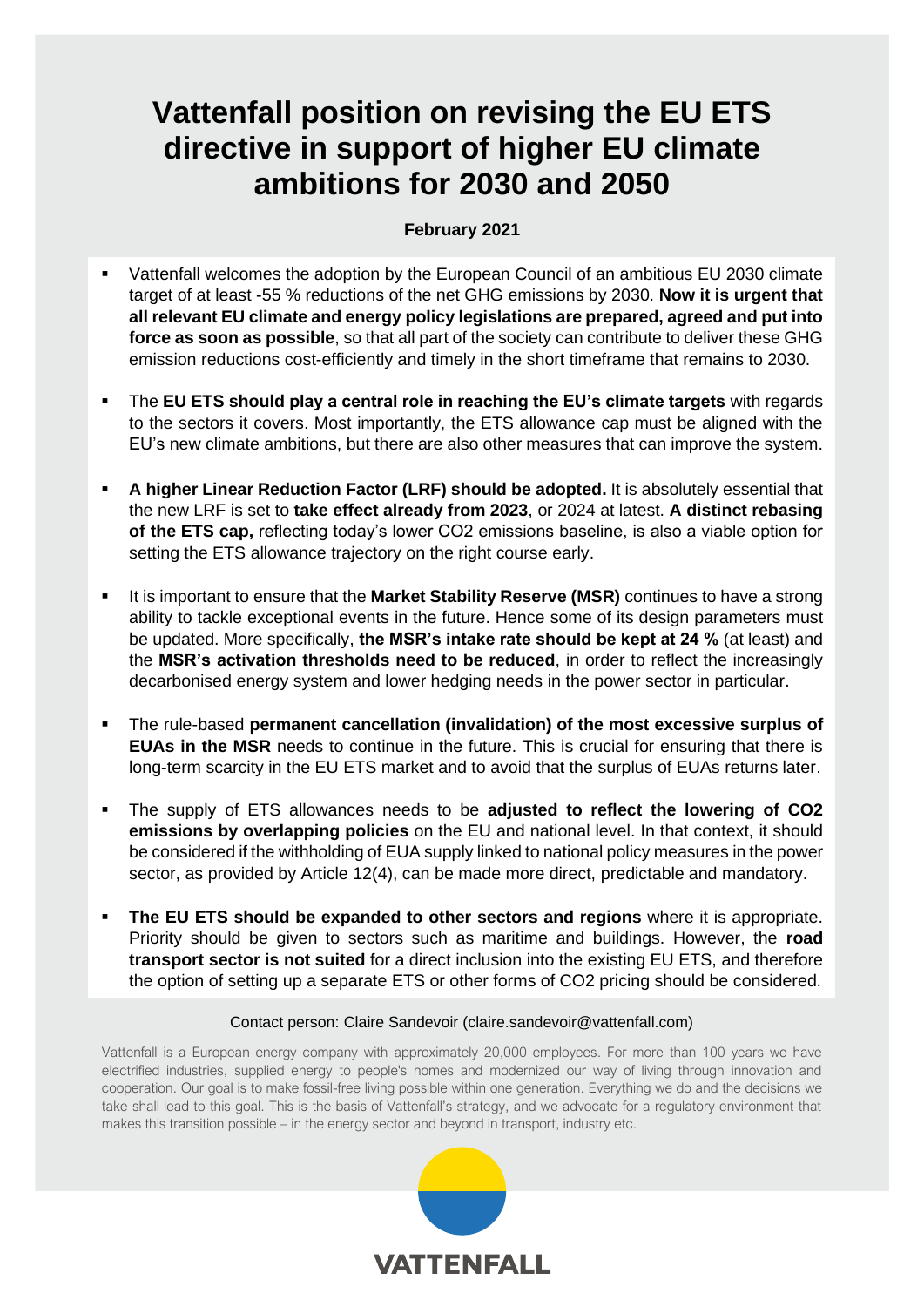

#### *The EU 2030 climate and energy policy framework should be swiftly updated and the effort must be equally shared between all sectors*

In December 2020, the EU leaders unanimously endorsed a revision of the EU's 2030 climate target from -40 % to at least -55 % net GHG emissions reductions by 2030 (vs. 1990) in the European Council. Now, it is **important that the EU 2030 climate and energy policy framework is swiftly updated** to steer towards the agreed new climate ambitions, especially the EU ETS Directive and the EU Effort Sharing Regulation (ESR), which cover around ½ of the EU's total GHG emissions each. The additional effort of reducing GHG emissions that comes with the increased EU 2030 and 2050 climate ambition should be fairly and costefficiently distributed between the sectors regulated by the EU ETS policy and the sectors which are instead covered by the ESR.

#### *The EU ETS directive should be further improved and aligned with the EU's recently increased climate ambitions for 2030 and 2050*

Vattenfall strongly believes that the EU ETS should be the principal instrument to achieve the EU's climate targets with regards to the sectors that are covered by this policy. As a result of the latest revision of the EU ETS Directive agreed in 2017, the system has been significantly improved and induced a CO2 price that has clearly contributed to the phase-out of coal from the EU's power market. In the turbulent market situation caused by the Covid-19 pandemic that started in 2020, the EU ETS policy has also showed a large degree of robustness, that would not have been possible without the Market Stability Reserve (MSR). The EU ETS has proved its ability in practice, and now it is time to make it steer towards more ambitious goals.

#### *A higher LRF is needed to put the ETS cap trajectory on track to the EU's climate ambitions and it should take effect already from 2023*

Today less than 9 years remain to deliver on the EU's new target to reduce the bloc's GHG emissions by at least -55 % until 2030. A swift implementation of the reforms and early action to further reduce the GHG emissions in the coming decade will make the EU decarbonisation pathway towards the agreed 2030 and 2050 climate targets more balanced and cost-effective.

**The new Linear Reduction Factor (LRF) should take effect from 2023 or 2024 at latest.** The later the new LRF starts to apply, the higher the LRF has to be, to arrive at the same target level in 2030 and 2050. Following a legislative proposal from the European Commission in June 2021, a realistic and desirable start date of a new LRF would be 1 January 2023. Next to the start date, the actual level of the updated LRF is also highly dependent on whether a 'rebasing' of the ETS allowance cap is made during the course of Phase 4 (2021-2030).

#### *A rebasing of the ETS cap would make the trajectory better reflect the CO2 emission reductions achieved in the more recent years*

For many years, the EU ETS allowance cap has been significantly higher than the verified CO2 emissions in the system. This is a result of a combination of rapidly decreased CO2 emissions in the power sector particularly and the fact that the LRF agreed in the previous ETS reform is too low and has just started to apply. Instead it is the MSR that has mostly contributed to a scarcity of ETS allowances. Therefore we believe that **it is advisable to make a one-time reduction (rebasing) of the ETS baseline** to ensure that the overall ETS allowance cap better reflects the actual emissions. Without a rebasing in the first half of the 2020'ies, the new LRF must be set much higher to reach the (ETS share of) the EU -55 % climate target in Phase 4.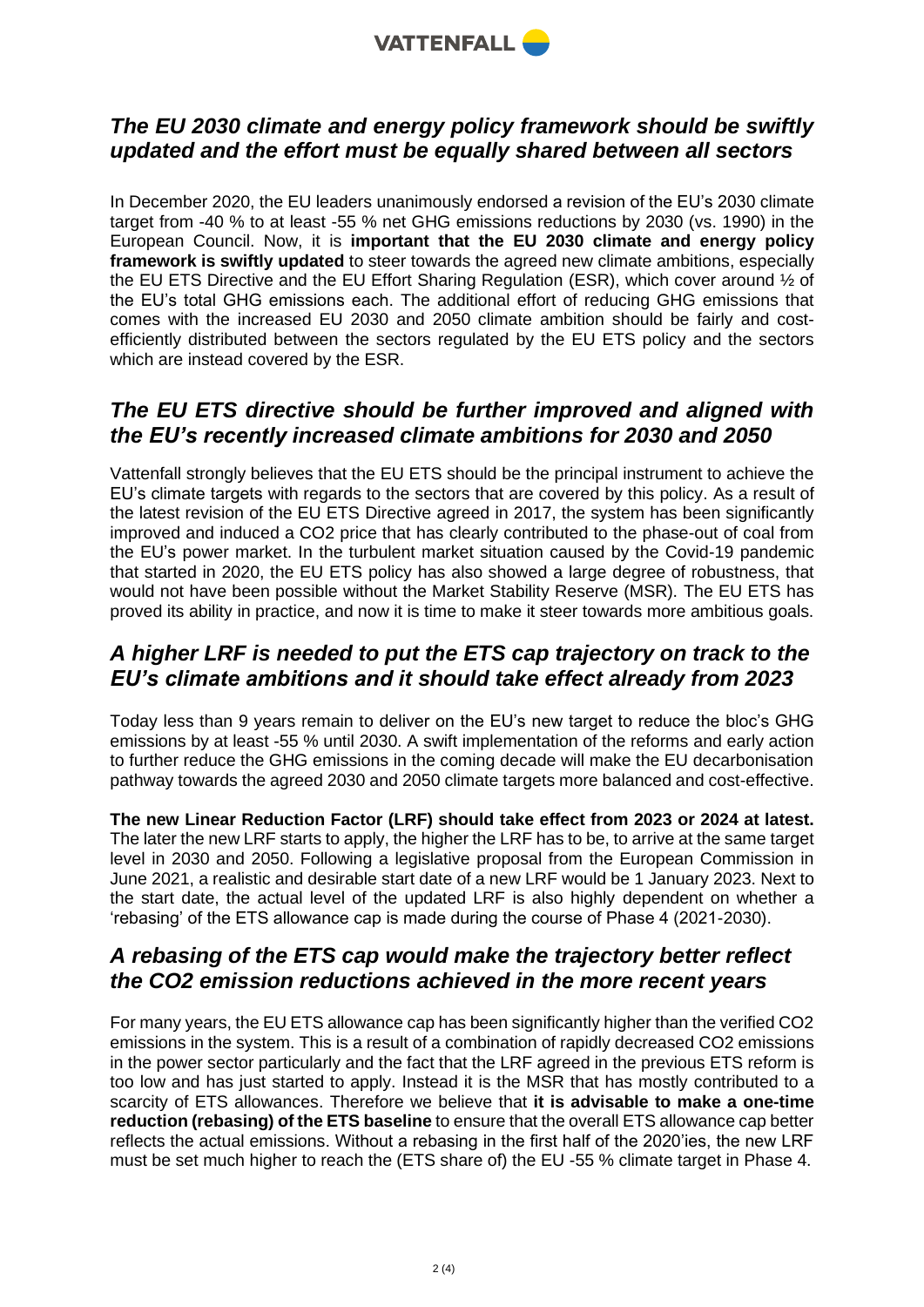

#### *The intake rate of the MSR should be kept at 24 % also beyond 2023 and the thresholds for when the MSR is activated should be lowered*

Introduced in 2019, **the Market Stability Reserve (MSR) is instrumental** in addressing the EU ETS market surplus that has accumulated since Phase 2. The MSR, together with the rulebased cancelling of the most excessive surplus in the MSR from 2023, is the main reason for the strengthening of the EU ETS market price in 2018-2019. During the shock resulting from the Covid-19 pandemic in 2020, the benefits of the MSR have become even more obvious.

According to the current EU ETS Directive, the "intake rate" of the MSR is set to retreat back from today's 24 % to 12 % after 2023. There is an obvious risk that this will seriously weaken its ability to handle market disruptions in the future and that it will result in a much lower EUA market price at times. Therefore, the review of the MSR that is now embedded in the EU ETS reform should lead to **a continuation of today's 24 % intake rate** (at least) also beyond 2023.

The other very important aspect of the MSR review is **the need to adjust the pre-defined thresholds** for when the MSR shall be activated. The current thresholds of 833 M EUAs (over which 12/24 % of the surplus is transferred to the MSR each year) and 400 M EUAs (under which 100 M EUAs is returned to the market from the MSR), were defined in 2015 based on an estimation of the hedging needs by that time. Today, it is clear that especially the upper threshold needs to be reduced, from 833 to around 500-600 M EUAs, to reflect a gradually more decarbonised economy and lower hedging needs in the power sector in particular.

### *The rule-based permanent cancellation of the most excessive EUA surplus accumulating in the MSR needs to be maintained ahead*

As a result of the large surplus of EUAs that emerged from Phase 2, the amount of EUAs going into the MSR is substantial. In the latest revision of the EU ETS Directive, it was agreed that the most excessive holdings of the MSR should be permanently cancelled (invalidated), while keeping a volume that can be used to further supply the ETS market with additional EUAs, if there is too much scarcity. More specifically, all EUAs kept in the MSR above the amount of auctioned EUAs in the previous year shall be invalidated from 2024. This provision remains essential and **it should be ensured that it continues to apply in the EU ETS Directive**. It secures long-term scarcity and avoids that the surplus of EUAs returns to the market later, which could again lead to lower CO2 prices and increased CO2 emissions.

#### *Adjusting the ETS allowance supply in response to overlapping policies should be done more directly, predictably and mandatory*

The MSR has a certain ability to address ETS market distortions and withhold allowances when the demand suddenly drops. But the MSR will not be sufficient to address the large oversupply that could be the result of a strong policy driven phase-out of coal-fired power in the coming decades. Also it is not logical that Member States continue to supply (auction) the same amount of EUAs into the EU ETS market when they at the same time put in place strong national policies to reduce the domestic CO2 emissions from the power sector. Therefore, it is important that **the supply of ETS allowances should be directly adjusted** by an amount corresponding to the CO2 emissions that are reduced by the national policy measure.

According to Article 12(4) of the EU ETS Directive, Member States have already a possibility to withhold ETS allowances in respect of the CO2 emission reductions linked to national measures to close down fossil fuel based electricity production in their territory. In the next revision of the EU ETS Directive **it should be considered how this adjustment of the ETS supply can be done more directly, predictably and mandatory**. To not create an economic disadvantage for the Member States that want to pursue a more ambitious climate agenda, it could also be considered to make the ETS cap adjustment on the EU level.